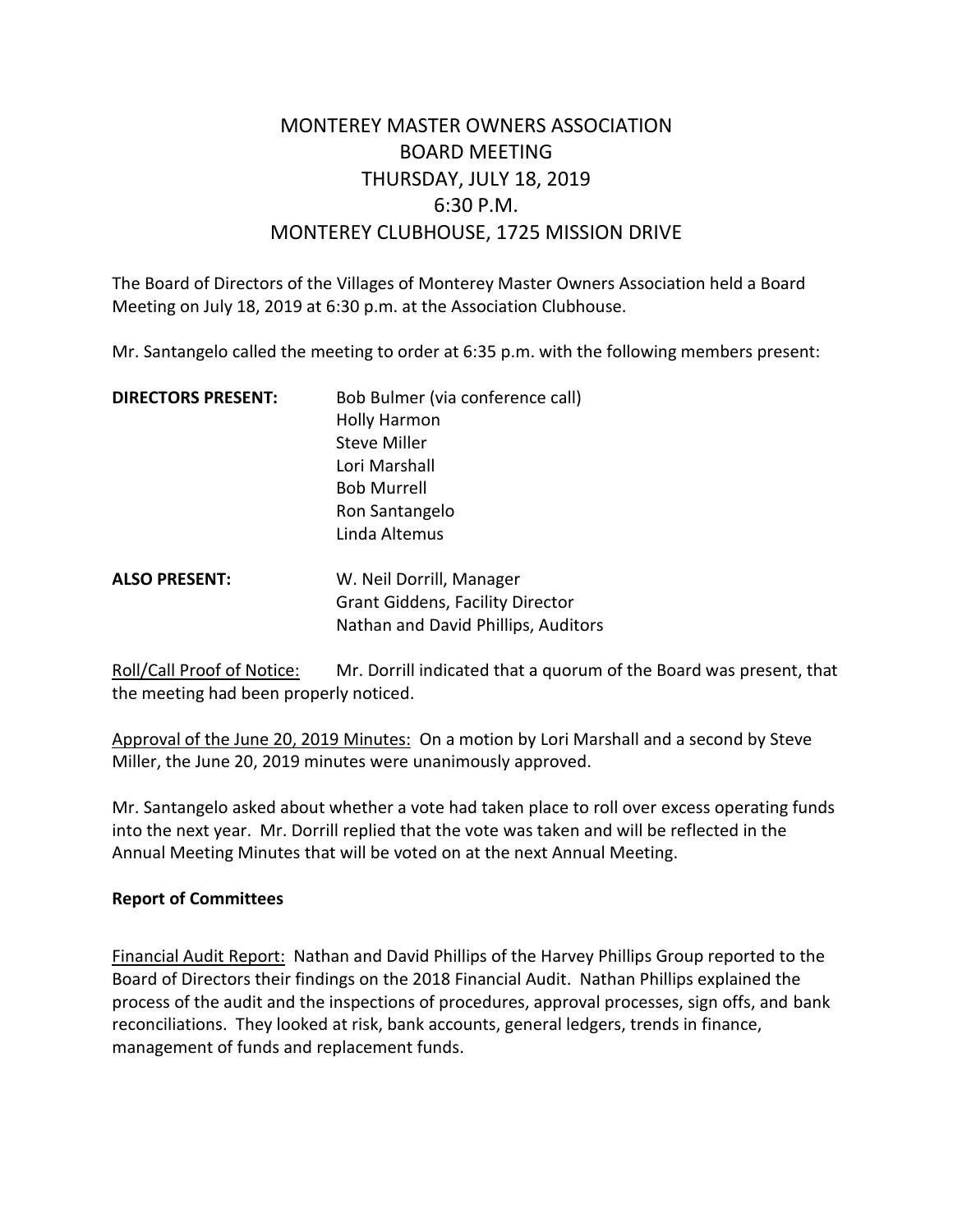Nathan Phillips reported his finding: The replacement fund has over \$2 million balance. An error was discovered from 2017 of a \$30,000 invoice from Heathwood Construction that should have been accrued but was not. This has now been corrected. The Association has in excess of \$1 million in assets. Nathan Phillips reviewed account balances and stated the operating account had a positive cash flow.

Nathan Phillips stated he felt the Association was going in the right direction. Representation letters are being provided to the Board of Directors with no particular problems to report. The floor was then opened up for questions from the Board and attending owners.

Financial Report: Linda Altemus reported that for the first six months of the year revenues exceeded expenses by \$11,700. Expenses were favorable to the budget by \$10,000.

Ron Santangelo stated that costs related to the security contract will increase with raises provided for two of the security staff. The remaining staff are under a probationary periods and not eligible for raises at this time. Ron Santangelo also stated that the Board is trying to manage the financials for 2024 when the loan comes due. Ron Santangelo made a motion to accept the Financial Report, seconded by Steve Miller, with all voting in favor.

Cable/ Internet: Bob Bulmer reported that several had met with the M Group for bringing organizations together for bidding. This led them to well-vetted suppliers. Additional information was requested through these meetings. Information is expected to be supplied within two weeks. At that time the final proposal should be prepared. Bob Bulmer stated that all were pleasantly surprised at how aggressive the companies are being. When a decision is made, there will be three meetings for owners to see the product. Ron Santangelo also stated how pleased he was with the numbers. Two companies are to meet with within two weeks. These will then be narrowed to one.

Playgound Update: Ron Santangelo reported approval from Collier County has been given for the shade structure over the playground. The tennis courts are now okay on the setbacks. The Committee is seeking a vendor for the shade structure installation. The materials are steel poles with a soft material in a blue color to match the pool shades.

Clubhouse/ Gatehouse: Lori Marshall reported that Amber and Delacey were given one-week paid vacation as part of their compensation. Grant is working on the lighting project that was approved two meetings ago. He has met with Bay Electric regarding the light poles. Double heads will not be necessary. Bay Electric found the bases along the roadway are undersized for the new poles and lights. Replacing the bases would raise the project cost from \$74,000 to \$99,859. A motion to approve the additional \$25,859 was made by Ron Santangelo and seconded by Steve Miller with all voting in favor.

Lori Mitchell presented ways to increase hurricane preparedness. A text message program has been tested with the Board by Grant. It allows one phone number per household. Pricing is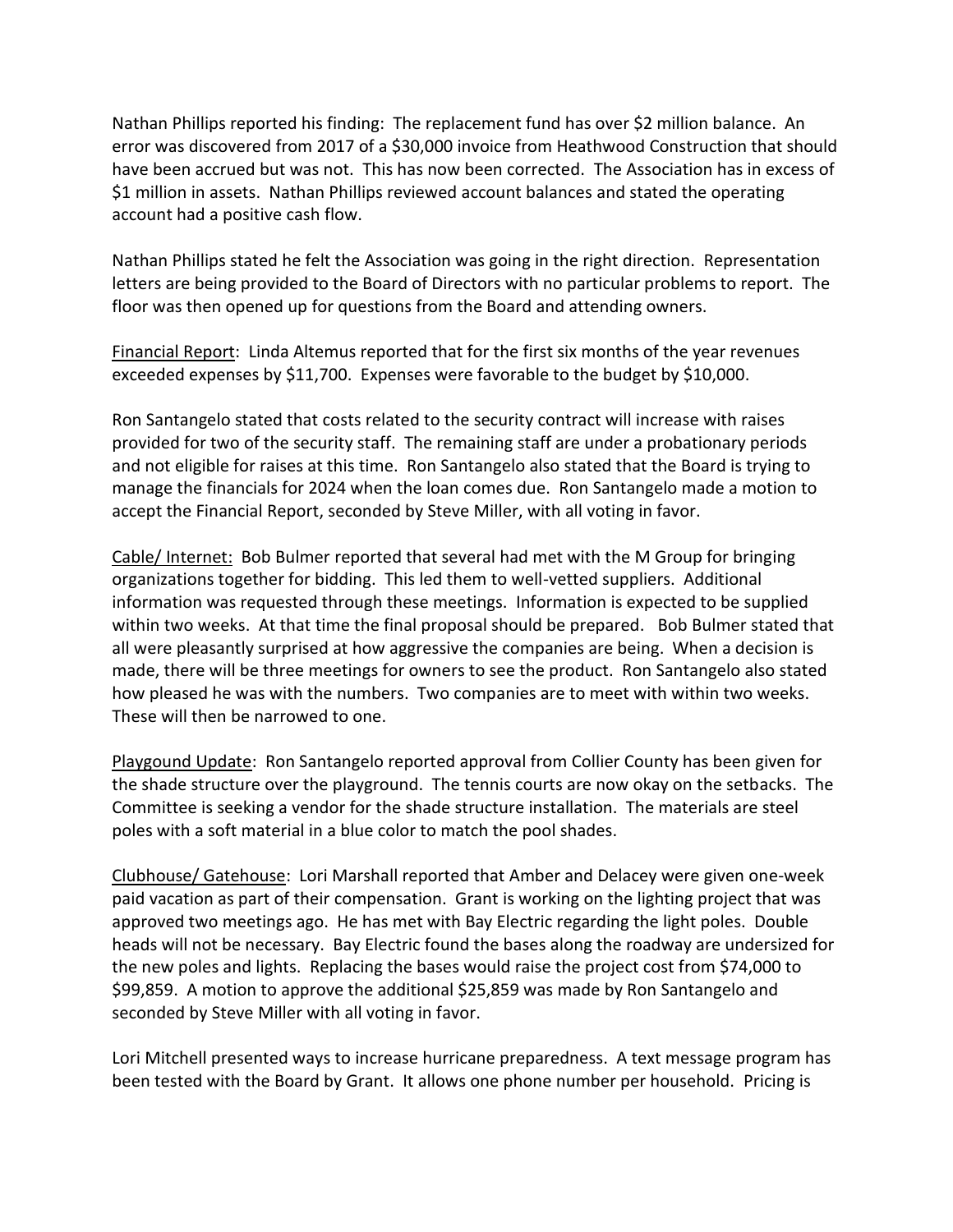based on the number of units and number of phone numbers. Most Board Members felt one phone number was sufficient.

## **On-Site Manager's Report-Grant Giddens**

Discussion took place regarding auto stickers as identification when the electric is off following a storm. Grant Giddens stated the cost for 1200 stickers was \$780. The office expense budget is already over budget by \$900.

Grand Giddens also stated that during a power outage there was no way to secure the Clubhouse.

Lori Mitchell stated she would like to see a group of volunteers be identified for bringing in items from outside the Clubhouse area into the building prior to the storm.

## **Manager's Report – Neil Dorrill**

Mr. Dorrill provided updates on the following:

- In the preserve at the northwest corner of Monterey Florida Power and Light built a road into the preserve for access as part of the utility easement. The newly built road has been acting a dam. The road has been lowered to allow sheet flow as intended.
- Two complaints have come from owners on Rhonda Court. Their concerns center around the new fence recently built. 1. The new fence does not appear to deflect noise. 2. There is an old stand of Brazilian pepper plants – are there landscaping plans? 3. There is a chain link fence, approximately 100 ft. long that has collapsed into the preserve.
- Consideration should be given to using a formal retainer for first service for tree removal following a major storm. Any retainer unused is applied to regular service after the hurricane season.
- The landscaper has agreed that within 12 hours following a storm, he and a subcontractor will be on site. The subcontractor would be paid a retainer. If the retainer is not used, it would be applied to tree pruning in October of the next season.
- Bids have been received and proposals authorized for the cleaning of storm drain lines. Currently work is focused on 15 basins on the west and north sections of the community. The extra balance of \$1000 is to be used for additional work during 2019.
- The Orange Blossom wall is marked for repair. August Construction is to repair for \$3600 which included expansion joint, stucco, and painting.

Steve Miller stated he would like to see the "triangle" area outside the Orange Blossom Wall landscaped. No decision was made.

## **Other Items**

It was suggested that a "Traffic Letter" be drafted for vendors in both English and Spanish. A draft of the letter is to be sent to the President for review.